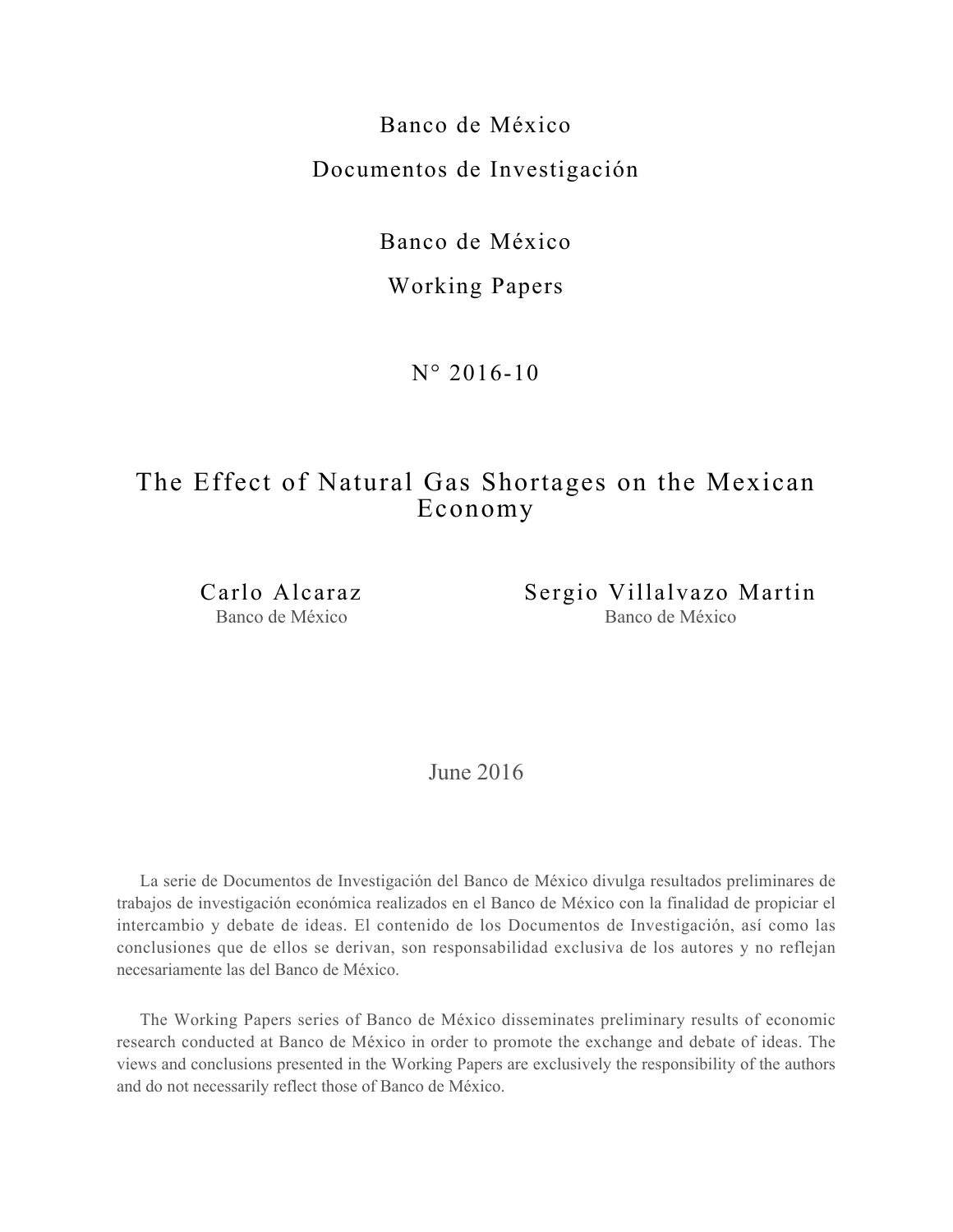Documento de Investigación 2016-10

Working Paper  $2016 - 10$ 

# The Effect of Natural Gas Shortages on the Mexican Economy\*

Carlo Alcaraz<sup>†</sup> Banco de México

Sergio Villalvazo Martin<sup> $#$ </sup> Banco de México

Abstract: The Mexican economy experienced a shortage of natural gas from the second quarter of 2012 through the second half of 2013. In order to deal with this problem, the state-owned national supplier of natural gas (Pemex) implemented a system that restricts the amount of natural gas used by the manufacturing sector. With this information, we have constructed a "shortage index" that represents the percentage of natural gas restricted per month in each region. We quantify the effect of natural gas shortages on the manufacturing sector and the GDP using a panel data model with state and time fixed effects. We estimate that the natural gas shortage reduced the Mexican GDP annual growth rate by 0.28 percentage points in the second quarter of 2013.

Keywords: Public Economy

JEL Classification: D24, H40, O14

Resumen: La economía mexicana experimentó desabasto de gas natural desde el segundo trimestre de 2012 hasta la segunda mitad de 2013. Con el fin de mitigar este problema, la empresa paraestatal que provee gas natural a nivel nacional (Pemex) implementó un sistema que restringe las cantidades de gas natural utilizadas por el sector manufacturero. Con esta información construimos un "índice de desabasto" que representa el porcentaje de gas natural que fue restringido por mes en cada región. Cuantificamos el efecto del desabasto de gas sobre el sector manufacturero y el PIB usando un modelo panel de efectos fijos de estado y tiempo. Estimamos que el desabasto de gas natural redujo la tasa anual de crecimiento del PIB mexicano en 0.28 puntos porcentuales en el segundo trimestre de 2013. Palabras Clave: Economía Pública

 <sup>\*</sup>We are grateful to Alejandrina Salcedo for her substantial collaboration in early stages of this research project. We are also grateful to Luis Fernando Sánchez, Sandra Aguilar and Jimena Rico for their comments and suggestions. We thank seminar participants at Banco de Mexico, Mexico City and Congreso Sobre México 2016, Universidad Iberoamericana, Mexico City.

<sup>&</sup>lt;sup>T</sup> Dirección General de Investigación Económica. Email: carloalcaraz@banxico.org.mx.

<sup>&</sup>lt;sup>‡</sup> Dirección General de Investigación Económica. Email: sergio.villalvazo@banxico.org.mx.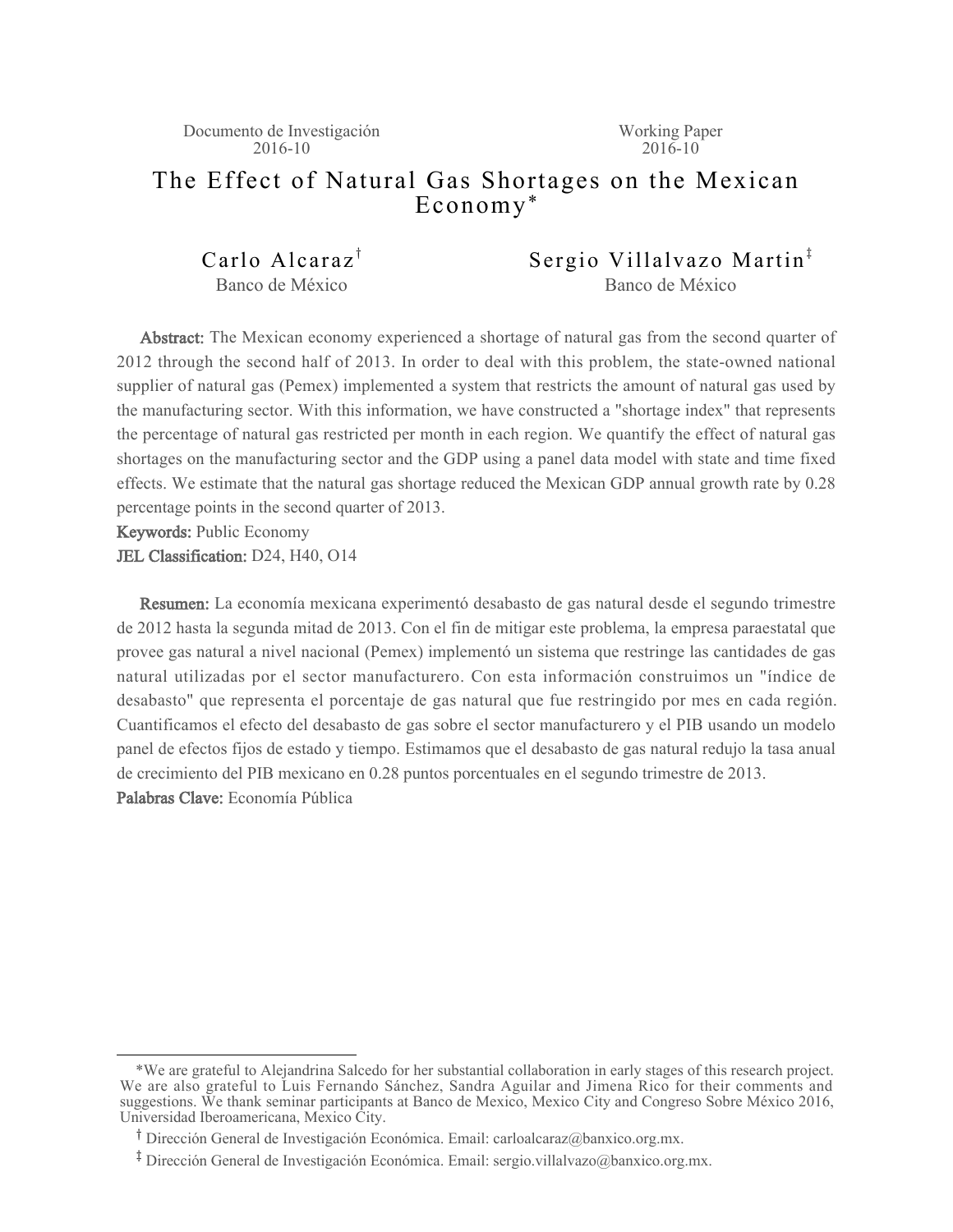#### 1. Introduction

Natural Gas is an important input in many manufacturing industries, therefore shortages can disrupt production and reduce production levels. If such shortages are widespread, the problem can affect aggregate production levels. Unexpected shortages also affect the capability of the firms to react to the problem and exacerbate the adverse effects. Gas shortages affect manufacturing sectors in different ways: those that are more intensive in the use of natural gas, such as fabricated metals and machinery experience greater disruption (for detailed energy intensive sectors see the US Conference of Mayors, 2013). In this paper we estimate the effect of natural gas shortages on the manufacturing sector and on the economy.

To our knowledge, this is the first study that evaluates the economic impact of a particular episode of natural gas shortage. However, there is related literature that studies gas shortages. Barril and Bargas (2015) explore the reasons behind the natural gas outages in the Argentinian economy in the first decade of the 2000s. They estimate a production function from a panel of regions and conclude that the government's price policy discouraged investment and production of natural gas in Argentina. Similarly, MacAvoy (1970) and MacAvoy and Pindyck (1973) study natural gas shortages in the United States in the late 1960s. They focus their analysis on exploration and production of natural gas and conclude that these shortages were the consequence of a poor pricing policy implemented by the Federal Power Commission's Bureau of Natural Gas. Leahy et.al (2012) estimated the hypothetical impact of natural gas shortages on the Irish economy. The authors use a static accounting approach to estimate the potential effect of these shortages on production. From the national account input-output matrix they obtain the amount of natural gas as a proportion of the total inputs of each sector, and multiply it by the sector's participation in the GDP. The main disadvantage of this approach is that supply chain linkages between industrial sectors mean that a halt to production in one sector can have an adverse effect on production in another, which can lead to underestimation of the shortage effect. Another potential problem is that the continuation of productive, though limited activity, during outage and the possibility of subsequently recovered production can lead to overestimations (see Frayer, Keane and Ng, 2013).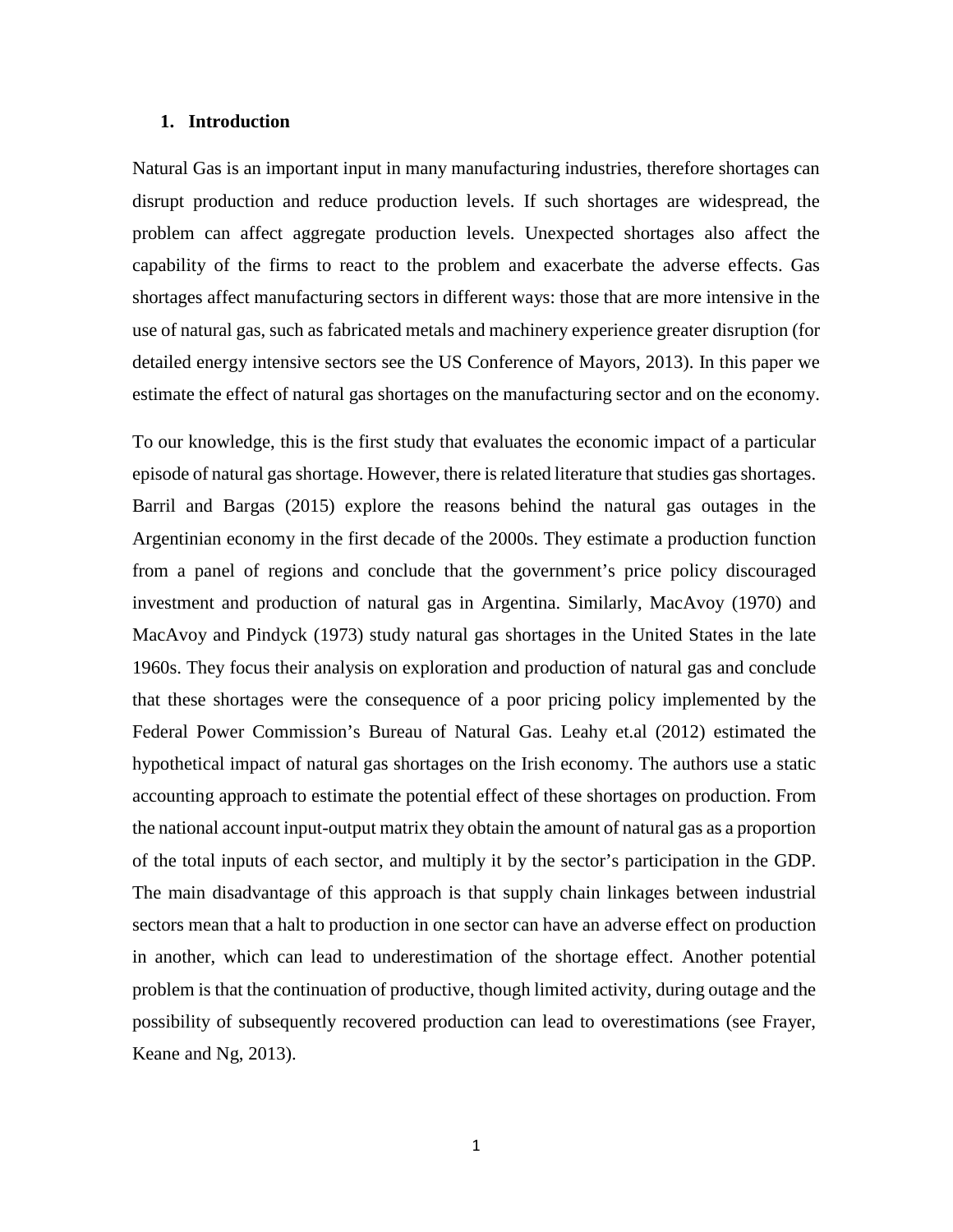In this study we estimate the effect of natural gas shortages on the manufacturing sector using a fixed effects model that includes a measure of the shortage as an independent variable, as well as other determinants of production. We obtain the total effect of gas shortages on the Mexican GDP by estimating second-round effects of the manufacturing sector on other economic sectors. This allows us to control for particular state features (both observable and unobservable) which do not change over time and could affect the dependent variable and the variables of interest. The panel characteristics of the data also allow us to capture the possibility of subsequently recovered production to compensate for production losses during the outage. The results suggest that in the absence of a natural gas shortage, the quarterly seasonally adjusted growth rate of the GDP in the second quarter of 2013 could have been -0.27 percent, rather than the observed -0.55 percent. Thus, the shortage problem can explain an important part of the decline in GDP during this quarter.

## 2. Natural Gas in Mexico

Shale gas has experienced a remarkable boom in the United States in the last decade. In 2000, it represented only 1.6 percent of total natural gas production in that country. Production jumped to 4.1 percent by 2005 and to 23.1 percent by 2010. This "energy revolution" reduced the price of natural gas in the U.S.: the price fell from 7.7 to 3.8 dollars per thousand cubic feet from 2007 to 2012. A natural gas pipeline infrastructure connecting Mexico to the US network allows it to import natural gas from its northern neighbor at a relatively low cost. Thus the Mexican prices' trajectory mirrored that of the US. Since the price reduction seemed permanent<sup>1</sup>, many firms in Mexico switched to natural gas as a source of energy, and demand increased sharply (see Figure 1). $^2$ 

<sup>&</sup>lt;sup>1</sup> The futures of US natural gas suggest this. Additionally, according to the US Energy Information Administration (EIA, 2010), the probability of the price falling below the present price is greater than 50 percent.

 $\frac{1}{2}$  The ability to switch among fuels varies widely across the manufacturing sector. The production process of nitrogenous fertilizer is able to substitute for less than 1 percent of its natural gas use. On the other hand, the production of plastics and rubber products can switch nearly 40 percent of their fuel source (U.S. Energy Information Administration, 2013).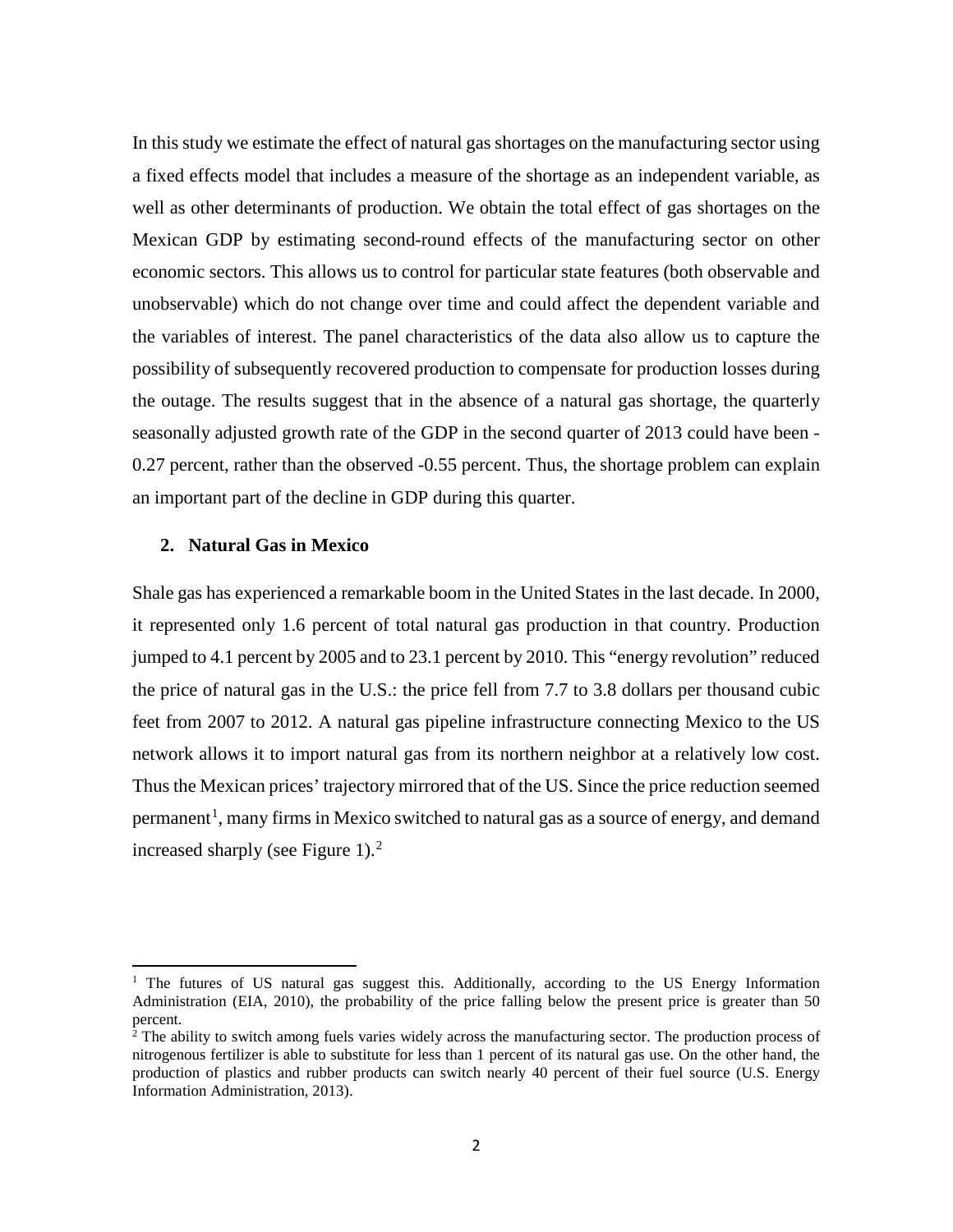

Source: Secretaría de Energía, Natural Gas National Balance, 2026 scenario.

Despite geological similarities between Mexico and the United States the Mexican state oil monopoly, Pemex, did not take advantage of shale gas exploitation. Energy regulations prior to Mexico's recent energy reform did not allow companies other than Pemex to exploit hydrocarbons or their derivatives.<sup>3</sup> Shale gas production requires small-scale production companies (Wang and Krupnick, 2013; Critchlow and Apte, 2012). Given Pemex's large scale-production, it is not surprising it continues focused on oil, extracting gas mainly as a by-product. Another problem is that the government price-setting mechanism seems to underestimate the real market price of gas by not fully accounting for transportation costs and investment required to increase pipeline infrastructure to import natural gas from the US (Secretaría de Energía, 2012).<sup>4</sup>. This underestimation had two effects on the energy market in Mexico. First, it provided further stimulus to demand growth and, second, with the

<sup>&</sup>lt;sup>3</sup> Mexican petroleum law: Ley Reglamentaria del Artículo 27 Constitucional en el ramo del Petróleo. The secondary laws of the energy reform that allow private investment in this sector were promulgated in August 2014.

<sup>&</sup>lt;sup>4</sup> Secretaría de Energía (2012) sets the new guidelines for setting natural gas prices and recognizes that the previous mechanism systematically underestimated the prices.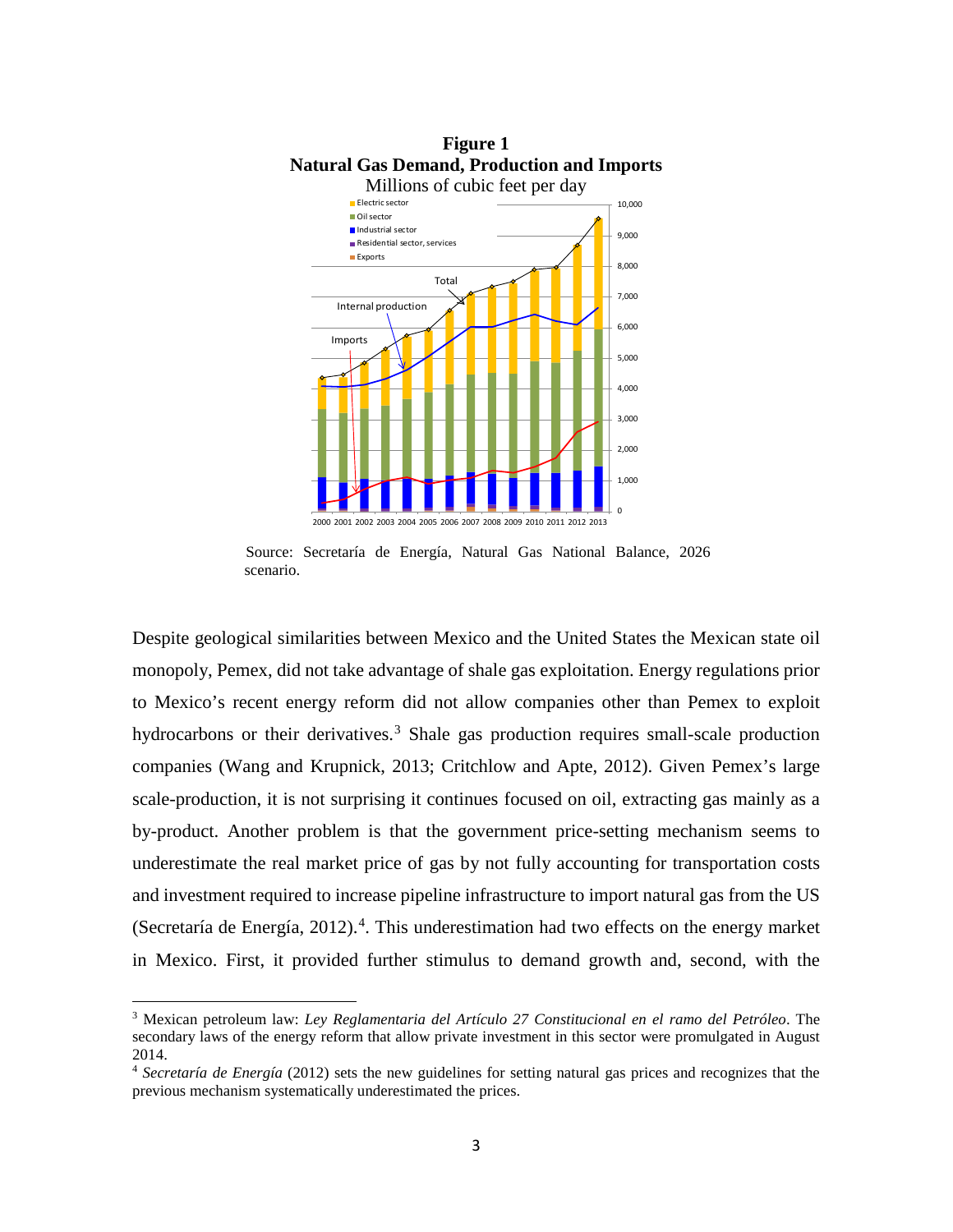prevailing low price it was even less profitable for Pemex to invest in natural gas transportation or production infrastructure (Comisión Nacional de Hidrocarburos, CNH  $2012$ ).<sup>5</sup> As a result, the increasing use of pipelines to import natural gas from the US was not matched with more investment in infrastructure. Finally, the system became saturated in the second half of 2012, and the manufacturing sector experienced shortages from April 2012 until July 2013.



Source: EAI, CNH.

In order to deal with shortage problems in the short run, Pemex implemented a system of "critical alerts" which consisted of asking firms from particular states to limit their natural

<sup>&</sup>lt;sup>5</sup> The CNH technical document evaluates possible investments according to the hydrocarbon reserves of January 2012 and ranks projects according to their profitability. The evaluation of natural gas investments uses a price of 4.5 dollars per thousand cubic feet of natural gas. This price is relatively close to the US export price observed during the last months of 2011, but it seems low compared to the historical path levels, and is below the mean both US export and US industrial prices. This argument takes on greater cogency when we consider that private investment in natural gas transportation infrastructure has been allowed in Mexico since the energy reform of 1995, yet private investment in this sector has been virtually zero since then. It seems that the problem persists: "Los Ramones" investment tender project, one of the most important in the natural gas industry, was declared deserted by Pemex in 2013 after private investors showed little interest. Pemex announced that it will continue with the project with public resources. In 2015, Pemex announced that BlackRock and First Reserve will participate with only the 45 percent of the total investment required to complete the project.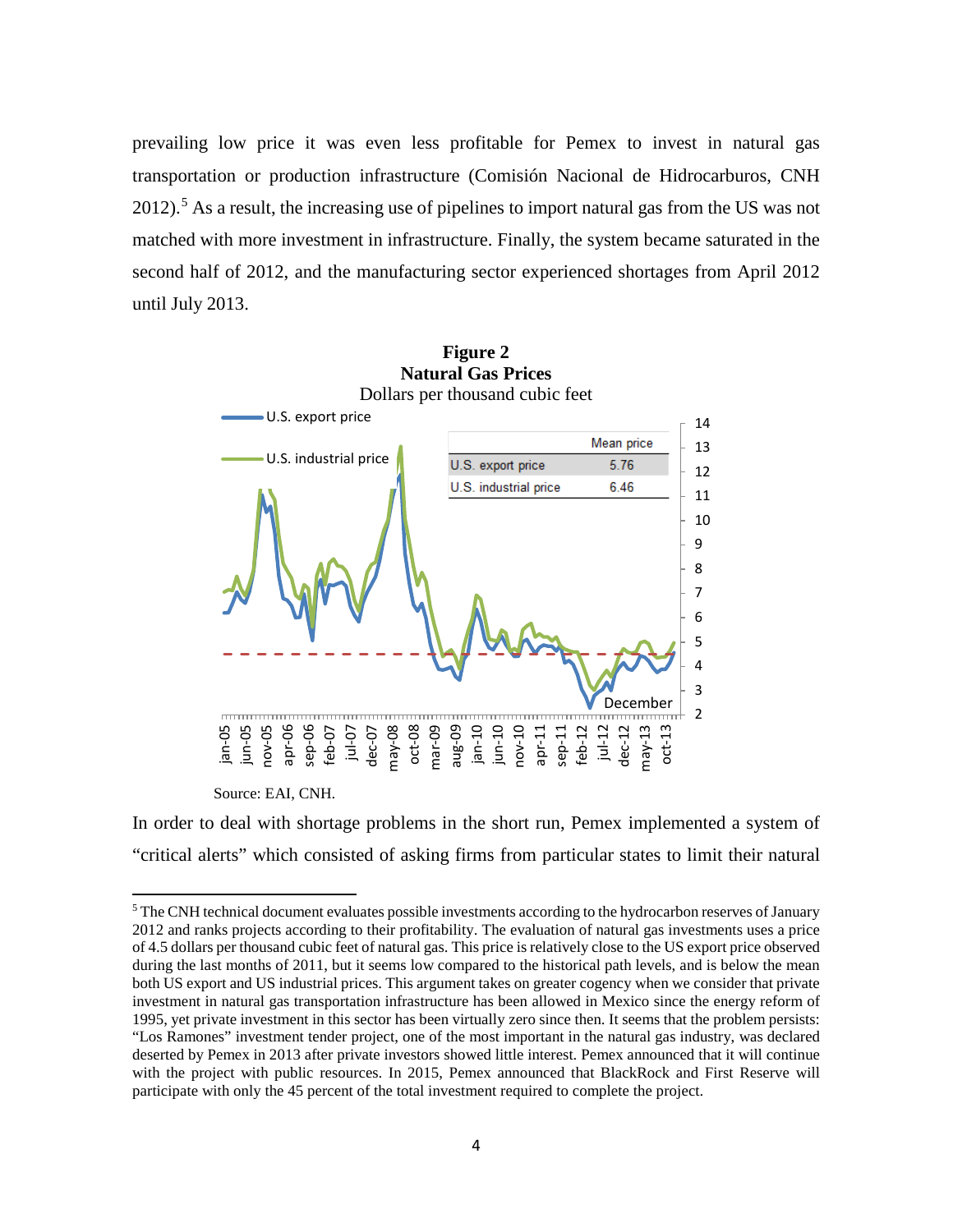gas consumption for a period of time by a fraction of their historical consumption (Pemex, 2013). This measure reduced the availability of natural gas and affected the productive capacity of the manufacturing industry, and thus, the level of economic activity as a whole.

### 3. Data and Descriptive Analysis

The main independent variable is an indicator of the degree of natural gas shortage that was elaborated with data from Pemex and the Concamin's Energy Commission. This indicator varies over time and by state according to the following formula:

$$
D_{it} = percentage_{it} * \frac{number\ of\ days_{it}}{30}
$$

where *percentage* is the percentage of reduction in month *t* respect to historical consumption of natural gas in state  $i$  and number of days is the number of days that the reduction is in force. For example, if natural gas use was rationed to 10 percent less than the historical consumption over 5 days in a month of 30 days, the indicator takes the value of 0.016 (10 percent multiplied by 5 days divided by 30 days).<sup>6</sup> Therefore, this index goes from 0 that indicates no shortage in a particular month, to 1 that means total halt in gas supply during one month. We use the state-level manufacturing index from Mexico and also include the US industrial production index both variables are obtained from INEGI database (Banco de Information Económica, BIE).

Natural gas shortages did not affect regions in Mexico evenly. Figure 3 presents the average level of shortage per region. The most affected regions were the center and mid-west. In contrast, the northwestern region suffered no shortage. According to the Energy Ministry, the center and mid-west were affected by bottlenecks in the pipeline infrastructure for importation and distribution from the US (Secretaría de Energía, 2012). The northern region, which is closer to the source of the imported natural gas, experienced no serious problems. Shortages were not evenly distributed over time either. Figure 4 shows the distribution of the

 $6$  Instead of dividing the number of days with shortage by 30, an alternative would be to use the number of business days per month, it is important to underline that the number of days chosen to construct the index has no effect on the results presented in this paper.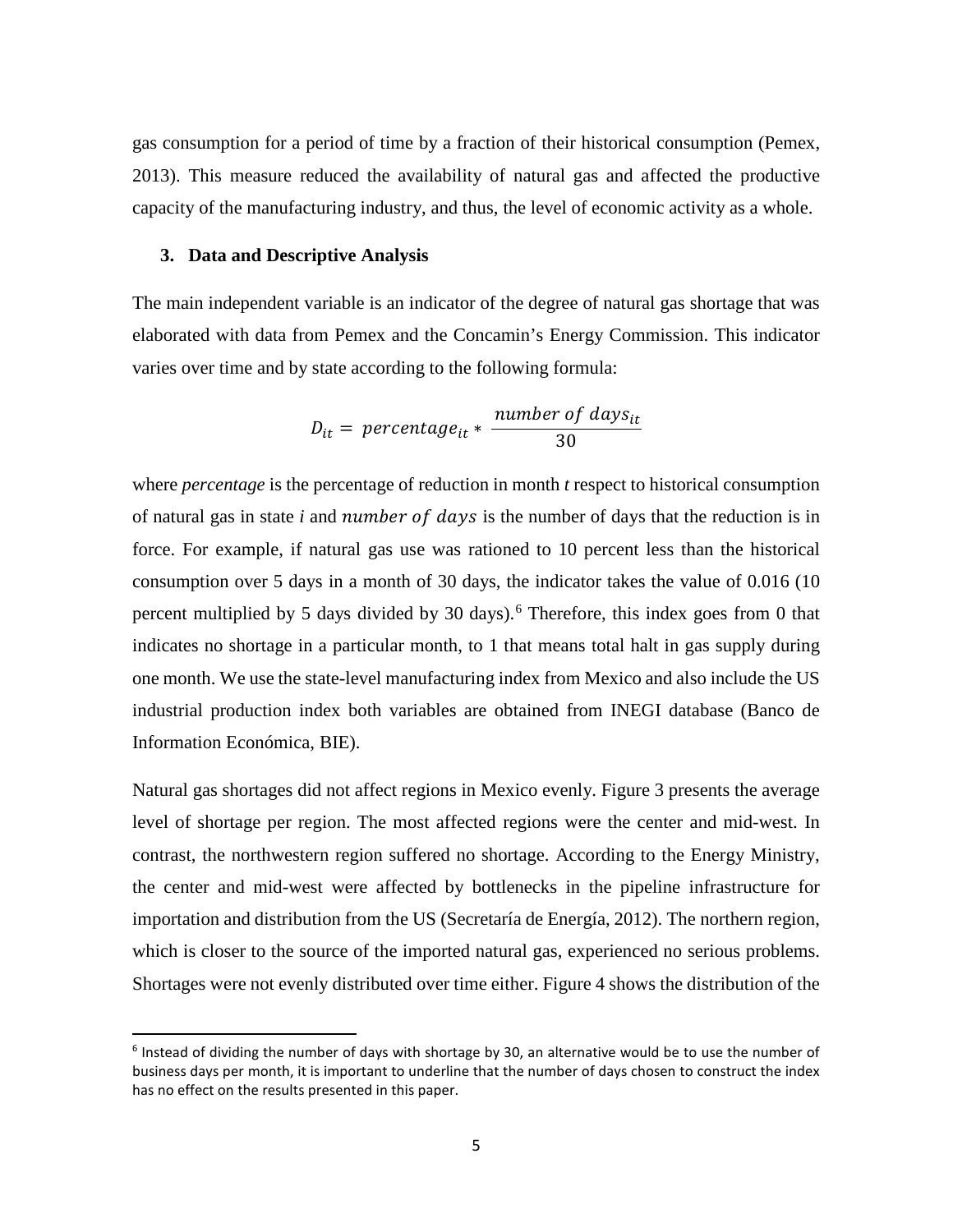average shortage index over in time. It is noteworthy that there was a spike in September and October of 2012, whereas the greatest rationing was registered in the second quarter of 2013. After the third quarter of that year no new critical alerts were issued. We exploit this geographical and temporal variation in outages to identify the effects of natural gas shortages on the economy.



Source: Authors' elaboration with data from Concamin. We obtained the level of natural gas shortage by region using data from Concamin. The center and the mid-west are high shortage regions, south and northeast regions are medium shortage regions, and the north as well as states without access to natural gas are regions with no shortage. The high shortage region includes states that have an average shortage index above the mean of the distribution for states that experimented gas shortages.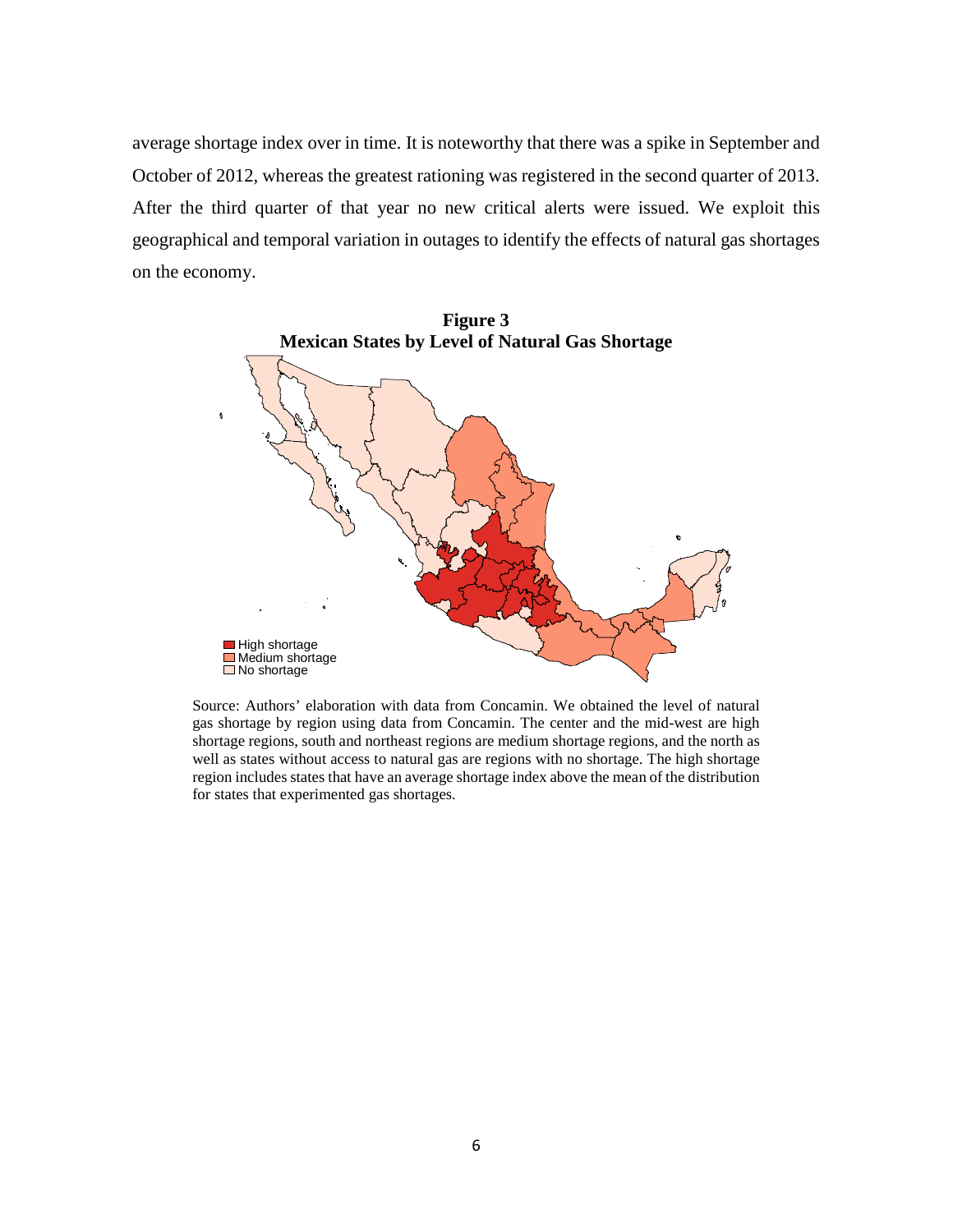

Source: Authors' elaboration with data from Concamin.

Descriptive evidence suggests that natural gas shortages seem to have affected manufacturing production. Figure 5 shows the relation between the natural gas shortage and manufacturing production for the three groups of states: high shortage, medium shortage, and no shortage. The states with high and medium shortage registered a more pronounced slowdown beginning in the second half of 2012, and they did not recover in 2013. In contrast, states with no shortages, showed a positive trend during 2013. It should be noted that the high shortage group has the highest share of total manufacturing production.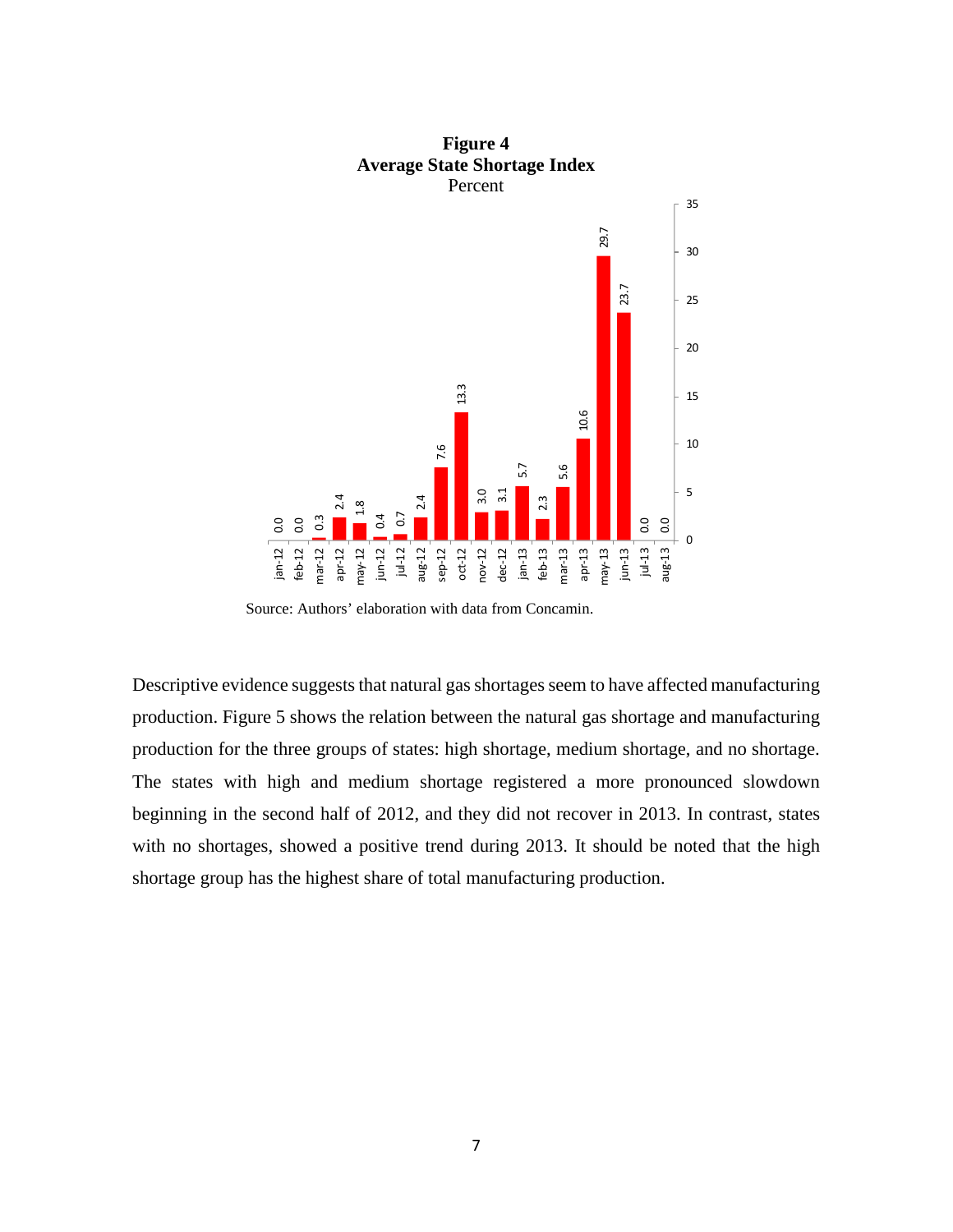

Source: Authors' elaboration with data from Concamin and INEGI. Note: We used state manufacturing GDP of 2011 to calculate the level of manufacturing production by state. In order to obtain the production level over time, we used the monthly change from the manufacturing production index by state published by INEGI. The index is the sum of states' production that belong to each group. The level of natural gas shortage was determined by region using data from Concamin: center and mid-west are high shortage regions, south and northeast are medium shortage, and northern states as well as states without access to natural gas correspond to the regions with no shortage.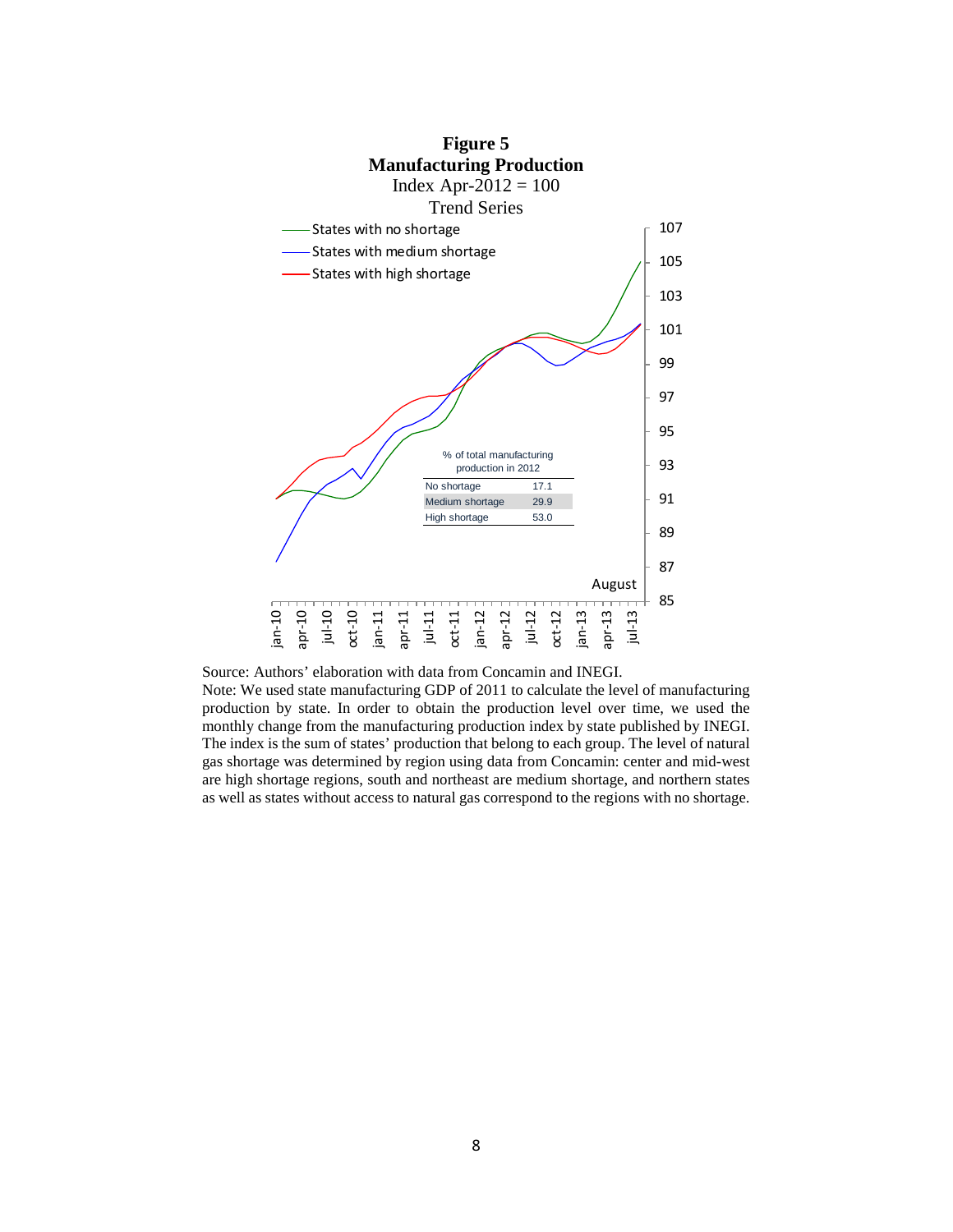#### 4. Econometric Analysis

We used monthly state-level panel data from January 2010 to August 2013 to estimate a fixed effects model with the logarithm of the monthly manufacturing production index as the dependent variable and the shortage index as the main independent variable:

$$
\ln(y_{it}) = \phi D_{it} + \beta \ln(i \pi y_{t}) \pi_{i} + \gamma \pi_{i} + \delta T_{s} + u_{it}
$$

where

 $y_{it}$  is the seasonally adjusted manufacturing production index of state i in month t;

 $D_{it}$  is the measure of natural gas shortage;

 $ipius_t$  is the seasonally adjusted industrial production index in the U.S.;

 $\pi_i$  are the state fixed effects;

 $T_s$  are the monthly seasonal fixed effects; and

 $u_{it}$  is the error term.

The inclusion of fixed state effects allows us to control for particular state features (both observable and unobservable) which do not change over time and which could affect the variables of interest and the independent variable. For example, states characterized by inferior infrastructure could generally be more prone to shortages and lower industrial production. Given that the level of infrastructure hardly changes during the time span of this study, heterogeneity in infrastructure among states is captured in the state fixed effects and will not bias the results. Gas shortages are by nature unexpected lending support to the exogeneity of our main dependent variable. In addition, we control for the important seasonal differences in demand for natural gas with monthly seasonal dummy variables, as has been done in other studies (Egging and Gabriel, 2006, and Rogel-Salazar and Sapsford, 2013, among others). Taking into account the influence of the US industrial activity on the Mexican manufacturing production, we control for the US industrial production index (Ipius). We interact this variable with a state dummy variable in order to account for the stronger link between the US and northern states than the rest of the country.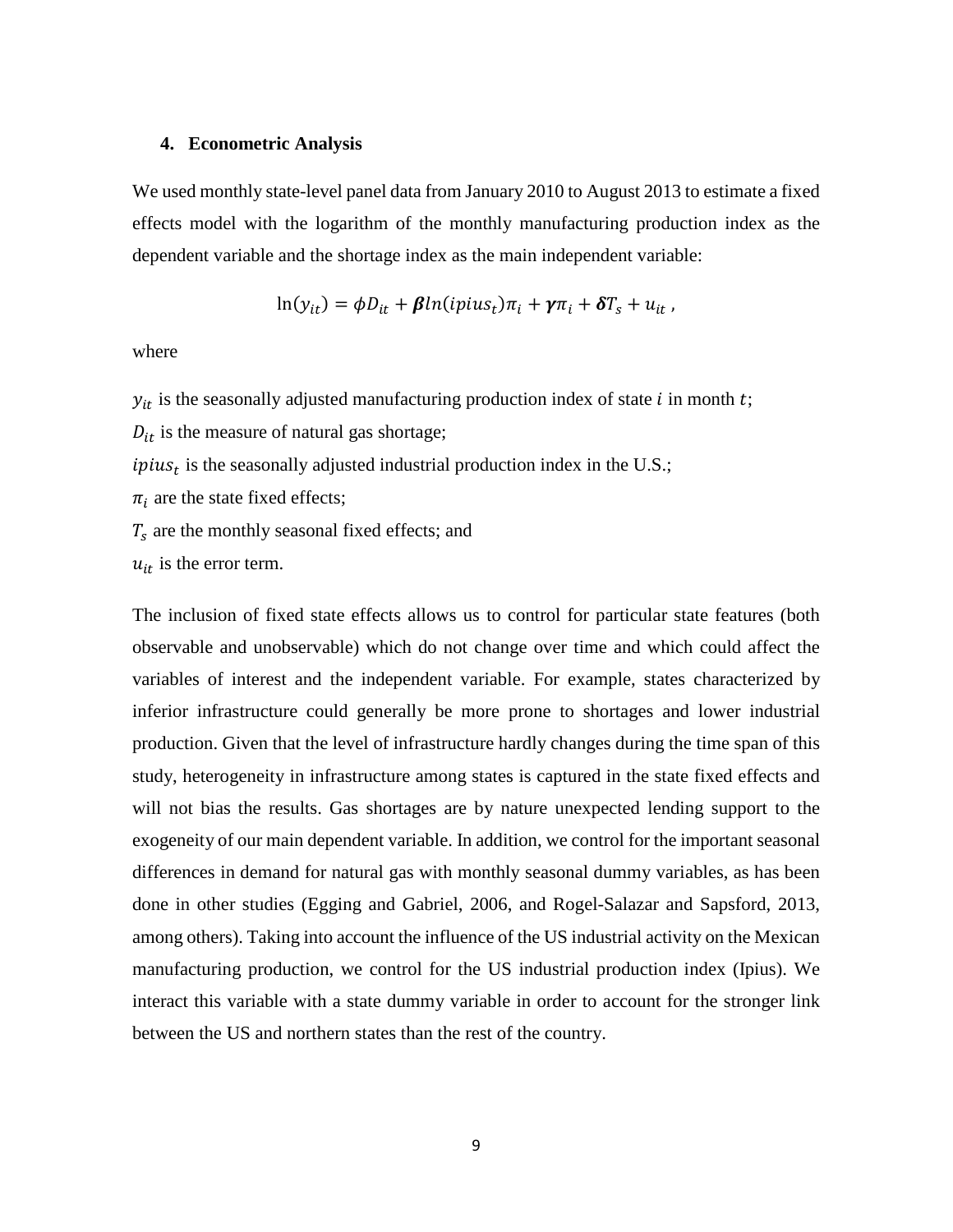In order to verify the robustness of the results and choose the preferred estimation, we test the convenience of including different explanatory variables. In Table 1 we present the results for three specifications: (1) includes the logarithm of the Ipius interacted with a dummy variable by state and state fixed effects; (2) adds a trend variable; and (3) replaces the trend variable with monthly seasonal effect.

To evaluate the different specifications, we performed a linear hypothesis test (Wald test) on the parameters of the added control variables to verify whether their coefficients are jointly statistically different from zero. In specification (2) the trend variable is not statistically different from zero, while in specification (3), we can not reject the hypothesis that all the monthly seasonally coefficients are different from zero at a 5 percent confidence level, making (3) our preferred specification.

|                                     | ESUINAUON                     |                          |                          |
|-------------------------------------|-------------------------------|--------------------------|--------------------------|
|                                     | In (manufacturing production) |                          |                          |
|                                     | (1)                           | (2)                      | (3)                      |
| Shortage                            | $-0.025**$<br>$(-0.012)$      | $-0.027**$<br>$(-0.012)$ | $-0.032**$<br>$(-0.013)$ |
| Trend                               |                               | 0.0002<br>(0.0009)       |                          |
| $ln(ipius_t)\pi_i$                  |                               |                          |                          |
| State fixed effects                 | ✓                             |                          |                          |
| Monthly seasonal effects            | ×                             | ×                        |                          |
| Cluster standard errors by state    | ✓                             |                          |                          |
| Number of observations<br>R-squared | 1,408<br>0.826                | 1,408<br>0.826           | 1,408<br>0.827           |

**Table 1 Effect of Natural Gas Shortages on Manufacturing Production**  $E<sub>atim</sub>$ 

Cluster robust standard errors by state in parentheses.

Significance level: \*\*\* 1%, \*\* 5%, \* 10%.

Source: Authors' estimates with data from INEGI

#### **4.1 Regression Results**

As expected, the coefficient of the shortage index is negative and statistically different from zero in all the proposed specifications. Given that natural gas is an input for the production process in the manufacturing industry, an exogenous shortage of gas induces a lower output.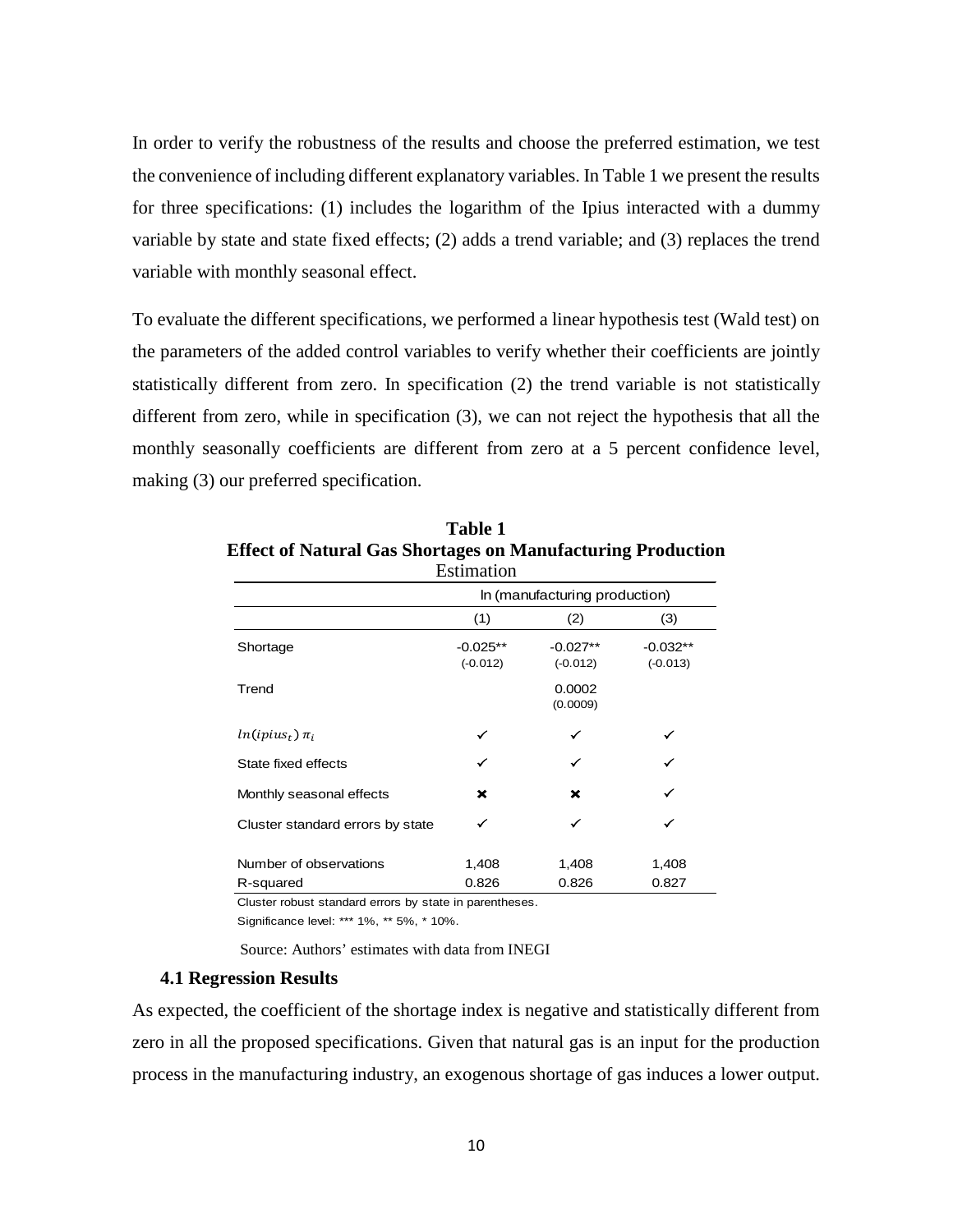According to our preferred specification (3), an increase of 10 percent of shortage reduces the manufacturing production by 0.32 percent.<sup>7</sup>

### 4.2 Quantifying the Effects of the Natural Gas Shortages on the Mexican Economy

The Mexican National Institute of Statistics and Geography (INEGI) publishes the level of manufacturing production by state once a year. Monthly manufacturing production data by state is available only in index format. We thus had to recover the level of monthly manufacturing production by state. We used the level of the state manufacturing production in 2012. Then, with the monthly index growth rate obtained by the fitted series from the model, both with and without shortage, we constructed a monthly manufacturing production level by state. Finally, by adding the production of each state, we obtained the aggregate fitted production with and without gas shortages. Results are presented in Figure 6. The difference between the fitted production with the observed gas shortage and the fitted production assuming no shortage represents the loss of production as a consequence of the natural gas shortage. These results indicate that the greatest impact of the shortage took place in the second quarter of 2013.

<sup>&</sup>lt;sup>7</sup> There are two reasons why the shortage index may vary: 1) by changes in the period of time of the shortage or, 2) by changes in the percentage of the shortage. The relationship between these variables is linear (see equation in pp. 5). In other words, having one day with 100 percent of shortage is equivalent to having two days with 50 percent of shortage in each day.

<sup>&</sup>lt;sup>9</sup> Since the dependent variable in our model is in logarithms, to avoid the retransformation bias, we used the "smearing estimate" proposed in Duan, (1983).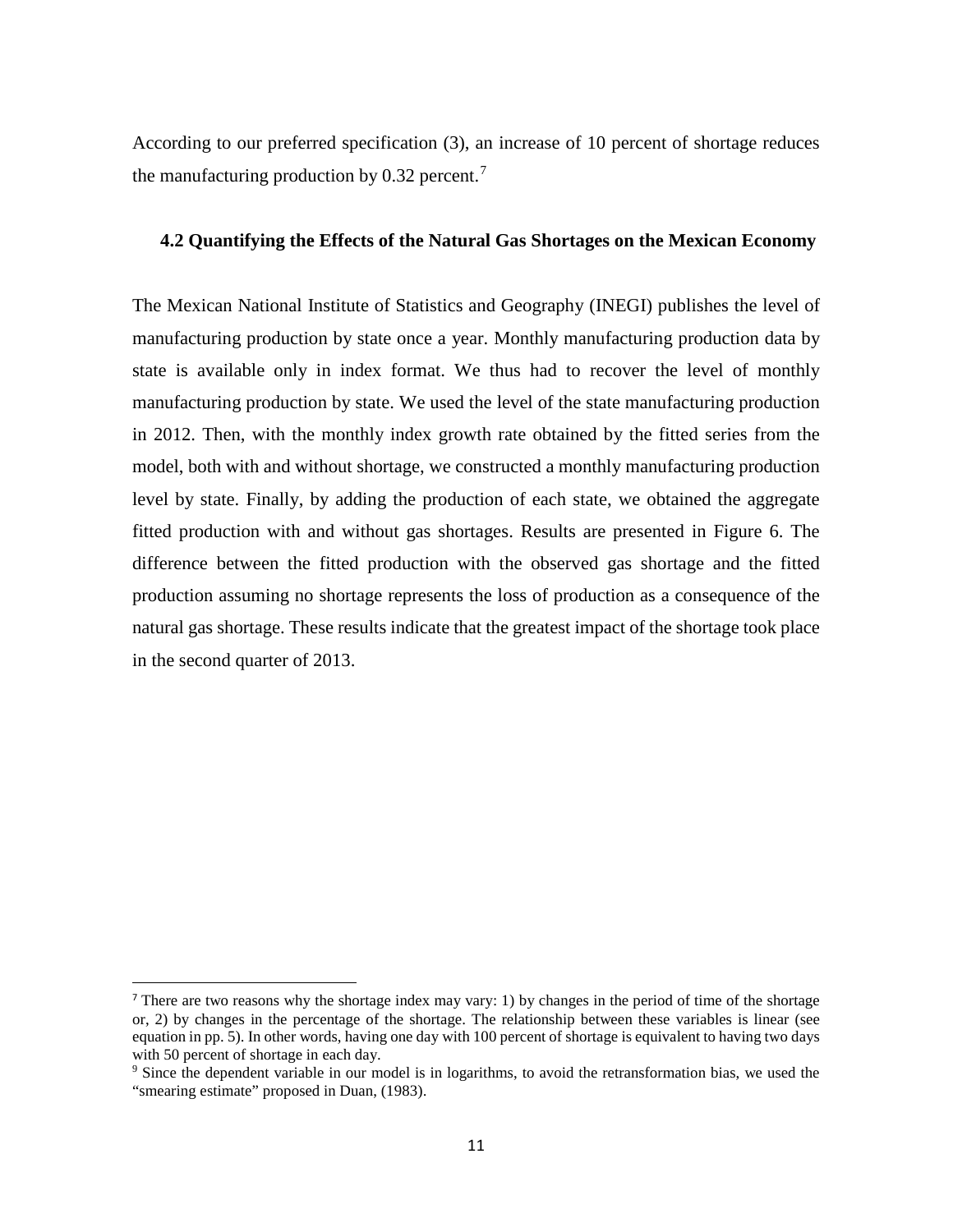

Source: Authors' estimates with data from INEGI.

Table 2 shows the annual seasonally adjusted percentage changes in manufacturing GDP, estimated under the scenarios with and without shortages. We calculate the annual growth rate of the manufacturing sector for both scenarios and the difference between them. The most negative effect was observed in the second quarter of 2013. This result suggests that the manufacturing sector growth rate was approximately two-thirds of what it would have been in the absence of shortage.

| <b>Table 2</b>                                                     |
|--------------------------------------------------------------------|
| <b>Impact of Natural Gas Shortages on Manufacturing Production</b> |
| Annual Change                                                      |

|                                                    | $2012 - 1$ | $2012 - 11$ | $2012 - 111$ | $2012 - IV$ | $2013 - 1$ | $2013 - 11$ |
|----------------------------------------------------|------------|-------------|--------------|-------------|------------|-------------|
| <b>Manufacturing Sector</b>                        |            |             |              |             |            |             |
| Model with shortage (annual s.a. $\Delta\%$ )      | 4.37       | 4.88        | 3.50         | 2.79        | 2.55       | 1.35        |
| Model excluding shortage (annual s.a. $\Delta\%$ ) | 4.37       | 4.95        | 3.67         | 3.08        | 2.76       | 2.27        |
| Difference's shortage impact (pp)                  | 0.00       | $-0.07$     | $-0.17$      | $-0.29$     | $-0.21$    | $-0.92$     |

Source: Authors' estimates with data from INEGI.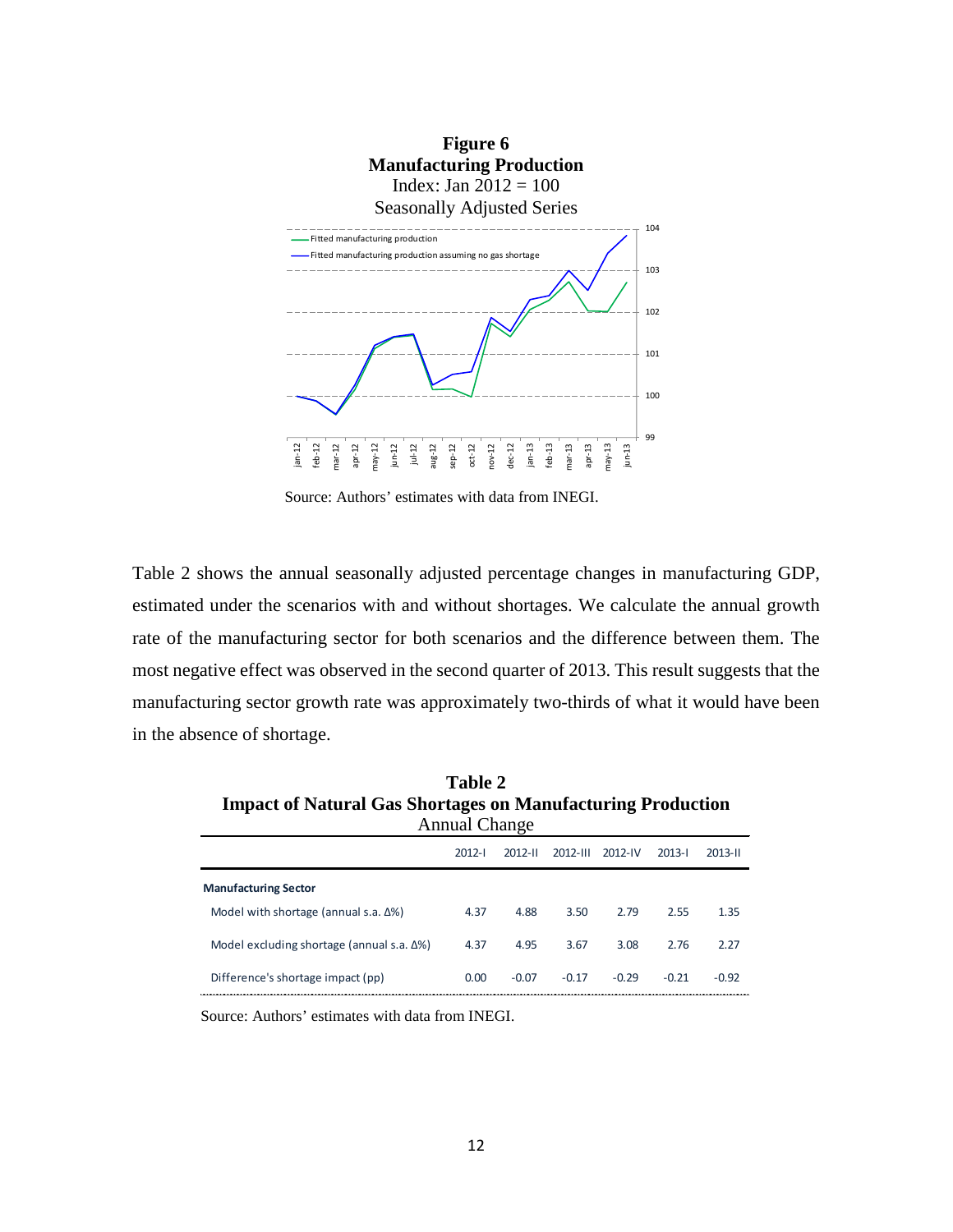Considering that manufacturing production is linked to other productive sectors.<sup>10</sup> like commerce and transportation, a negative shock on manufacturing indirectly affects the rest of the country's economic activity. Thus, to obtain the total impact on GDP we have to take into account the manufacturing multiplier effect.

In order to calculate this multiplier we estimate a model with eight sectors: mining, manufacturing, construction, electricity, commerce, transportation and communications, financial and other services. These sectors are linked in the model, and each sector is estimated with an equation. The main exogenous variables of the model are industrial production and GDP in the U.S., public investment, public consumption, interest rate, and real exchange rate for Mexico (see Appendix for details). We use an error correction specification because these variables are non-stationary. The model allows us to obtain second-round manufacturing effects and to estimate the elasticity of the Mexican GDP to changes in the manufacturing sector. We obtain an elasticity of manufactures with respect to the total GDP of 0.37, implying a manufacturing multiplier of  $2.21$ .<sup>11</sup>

| Impact on the Mexican GDP                                                   |                    |             |              |             |            |             |
|-----------------------------------------------------------------------------|--------------------|-------------|--------------|-------------|------------|-------------|
|                                                                             | <b>Growth Rate</b> |             |              |             |            |             |
|                                                                             | $2012 - 1$         | $2012 - 11$ | $2012 - 111$ | $2012 - IV$ | $2013 - 1$ | $2013 - 11$ |
| <b>Impact on GDP</b>                                                        |                    |             |              |             |            |             |
| <b>Total impact on GDP</b><br>(pp on annual s.a. $\Delta\%$ ) <sup>1/</sup> | 0.00               | $-0.03$     | $-0.06$      | $-0.11$     | $-0.07$    | $-0.34$     |
| Quarterly s.a. GDP growth rate (%)                                          |                    |             |              |             |            |             |
| With shortage (observed)                                                    | 0.67               | 1.67        | 0.10         | 0.78        | 0.20       | $-0.55$     |
| Excluding shortage (counterfactual)                                         | 0.67               | 1.69        | 0.13         | 0.82        | 0.17       | $-0.27$     |

Table 3

1/ the final effect on GDP was estimated using a manufactures multiplier of 2.21.

Source: Authors' estimates with data from INEGI.

 $10$  See WEF (2012).

<sup>&</sup>lt;sup>11</sup> According to the Manufacturing Institute (2012), the manufacturing multiplier in the US is around 2.3.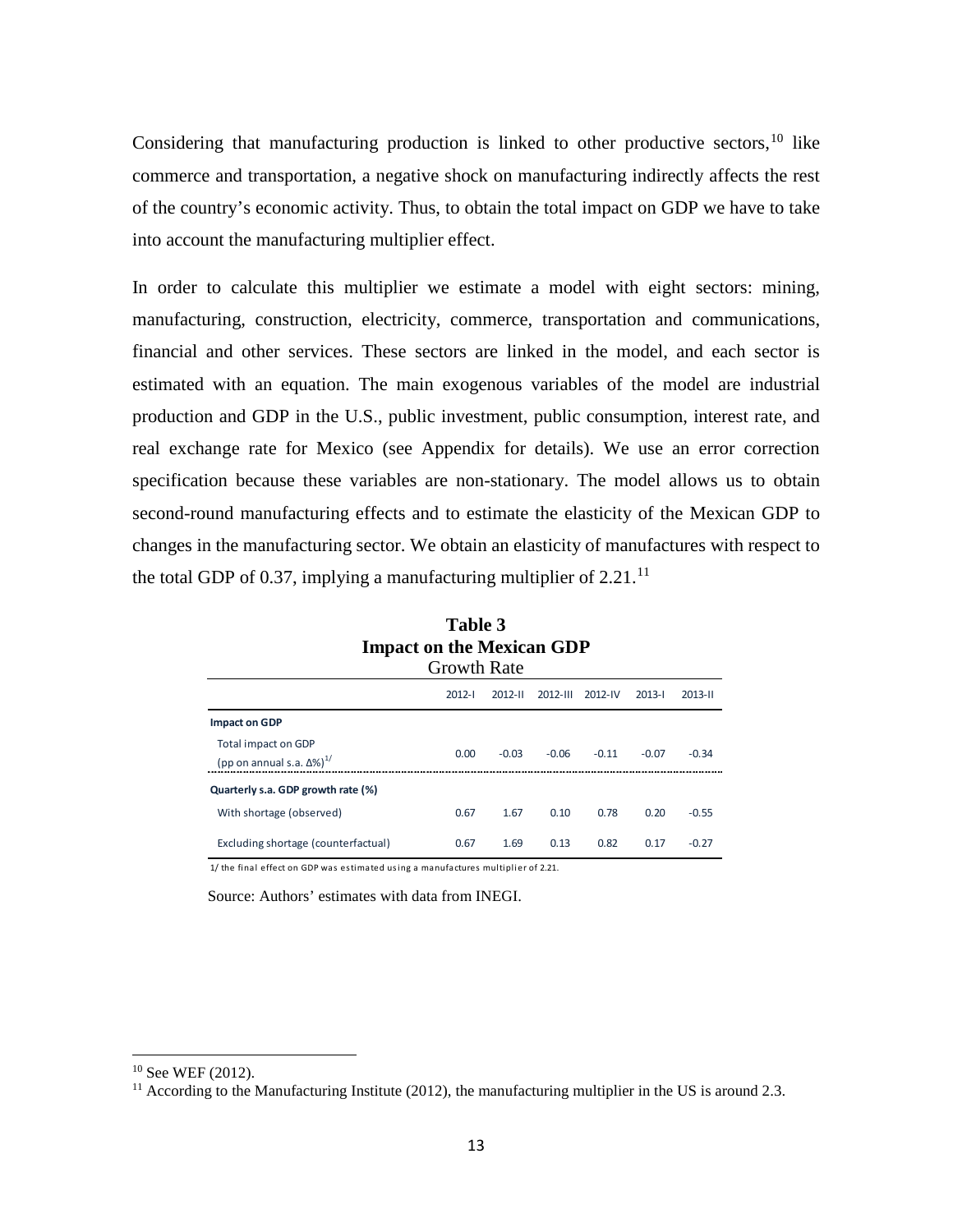We obtain the trajectory of the GDP with and without gas shortages using the estimated effects of gas shortages on the manufacturing sector and the elasticity of the GDP to changes in manufacturing. Table 3 and Figure 7 present the estimate of the impact of natural gas shortages on national economic activity. The most serious effect of the shortages on the GDP growth occurred during the second quarter of 2013, when the growth rate without shortages in seasonally adjusted quarterly terms, would have been -0.27 percent, rather than the observed  $-0.55$  percent.<sup>12</sup>



Source: INEGI and authors' estimates using data from INEGI.

<sup>&</sup>lt;sup>12</sup> Note that in the first quarter of 2013 the growth with shortage is slightly higher that the growth without shortage. In this quarter shortages were not important. The fact that the X-12 seasonal adjustment procedure alters the growth path when there are changes in the original data could explain this observation. Yearly average growth, however, is higher in the scenario without shortages.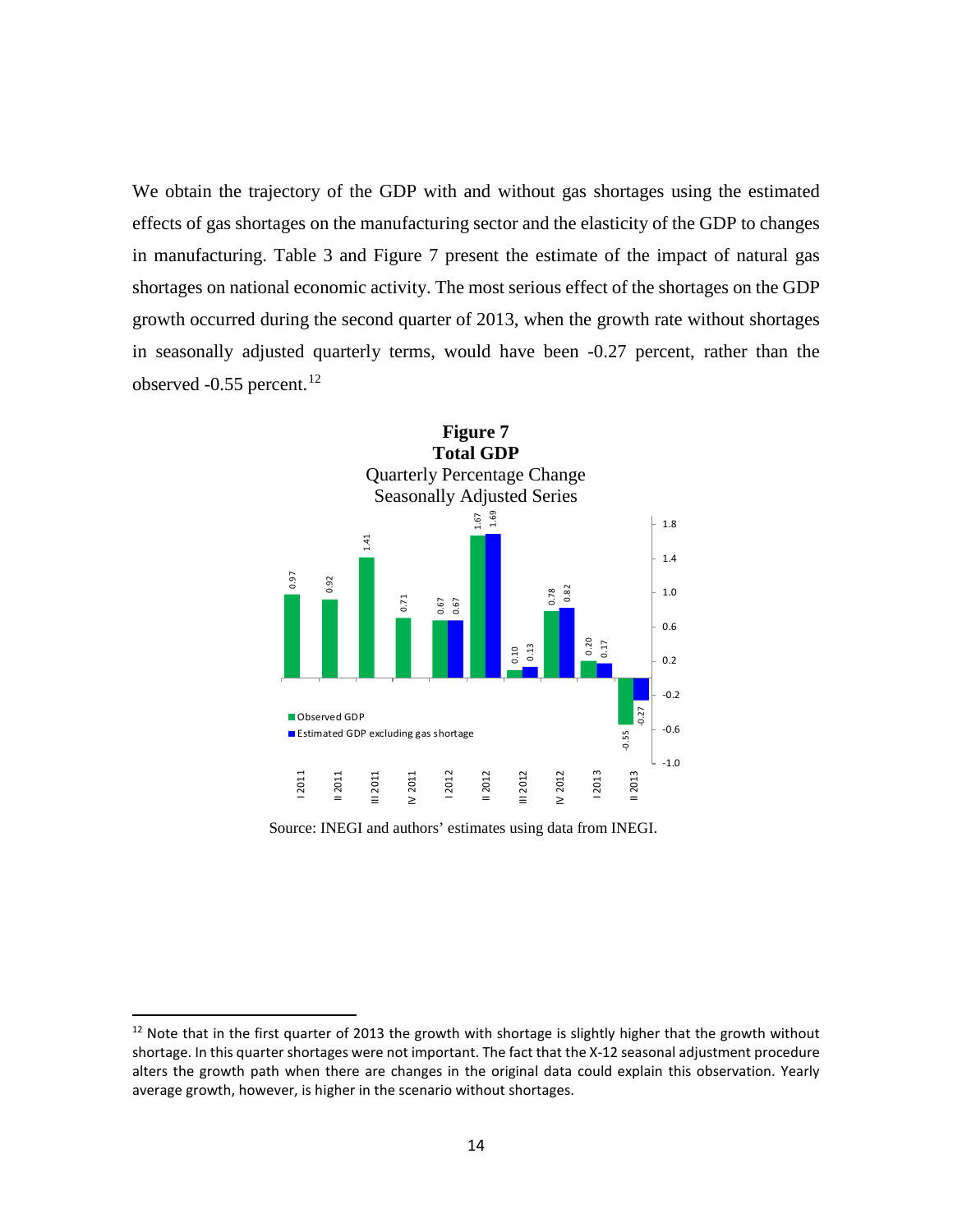#### 5. Conclusions

The Mexican economy suffered gas shortages from the first quarter of 2012 until the second quarter of 2013. In order to quantify the effect of these shortages on economic activity, we estimated a panel data model with month and state fixed effects. According to our preferred specification, an increase of 10 percentage points of shortage reduces manufacturing production by 0.32%. Shortages peaked during the second quarter of 2013, in this quarter the GDP growth rate in seasonally adjusted quarterly terms would have been 0.28 percentage points higher if shortages had not occurred. These results suggest that gas shortages are a factor that contributes to explain the poor economic performance of the Mexican economy observed in 2013.<sup>13</sup> It is important to note that this study does not capture medium and long term effects of gas shortages. There is circumstantial evidence that investors delayed or canceled productive projects in Mexico due to uncertainty about gas availability (El Informador, 2013).

One of the main short-term measures used to address the problem of gas shortages was to import of liquefied natural gas by sea via Manzanillo, a western coastal city. However, the price is considerably higher, which could have also had an adverse impact on production, though not of the same magnitude as the one associated with the gas shortage. The Federal Electricity Commission was also affected by capacity restrictions in the pipeline infrastructure, which has raised the cost of electricity generation.

In the medium term, it will be necessary to expand the pipeline infrastructure. The new energy reform contemplates an ambitious program of investment in infrastructure with both public and private funding. "Los Ramones" project will both increase the natural gas provision to the mid-west region (see Figure 8) and contribute to the resolution of the "bottleneck" problem (Secretaría de Energía, 2013). It is crucial to advance this reform in order to reduce investors' uncertainty as to whether the expansion of the pipeline network

<sup>&</sup>lt;sup>13</sup> During the first quarter of 2013, after the relatively good year of 2012 in which the GDP grew by 3.6%, the average forecast for 2013 was 3.5% (see Latin American Consensus Forecast, April 2013). In the end, the growth in  $2013$  was only  $1.06\%$ .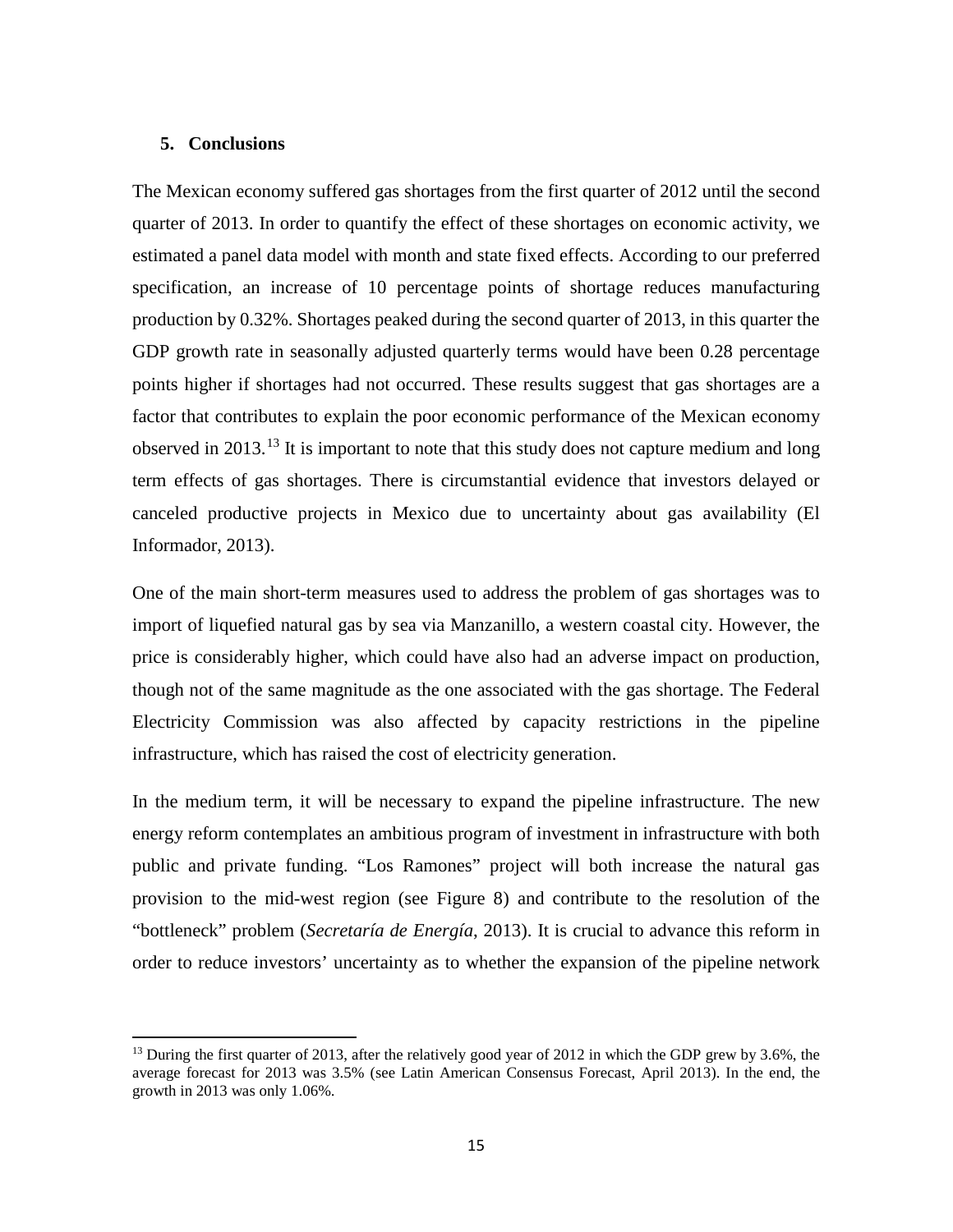will guarantee the timely supply of natural gas. Otherwise, investment in new productive projects could be discouraged.



Source: Presidency of Mexico, 2011

In addition, one of the factors that contributed to gas shortages was a price-setting mechanism that appears to underestimate the real price of natural gas. Thus, further research is needed to evaluate whether if the government should subsidize gas infrastructure or whether consumers should bear the burden. The energy reform is silent about the price-setting mechanism and the subsidy question. An informed and transparent decision regarding these points is crucial to avoid future shortages. Private investment in natural gas transportation infrastructure has been permitted since the 1995 reform, but there has been virtually no such investment. Therefore, opening the energy sector to private investment does not in itself guarantee efficient markets without shortages, if the price-setting mechanism is not correctly established

These findings have important implications for economic policy for three reasons. First, they highlight the importance of a competitive and adaptable energy sector for economic growth in Mexico. Second, they contribute to a better understanding of the economic performance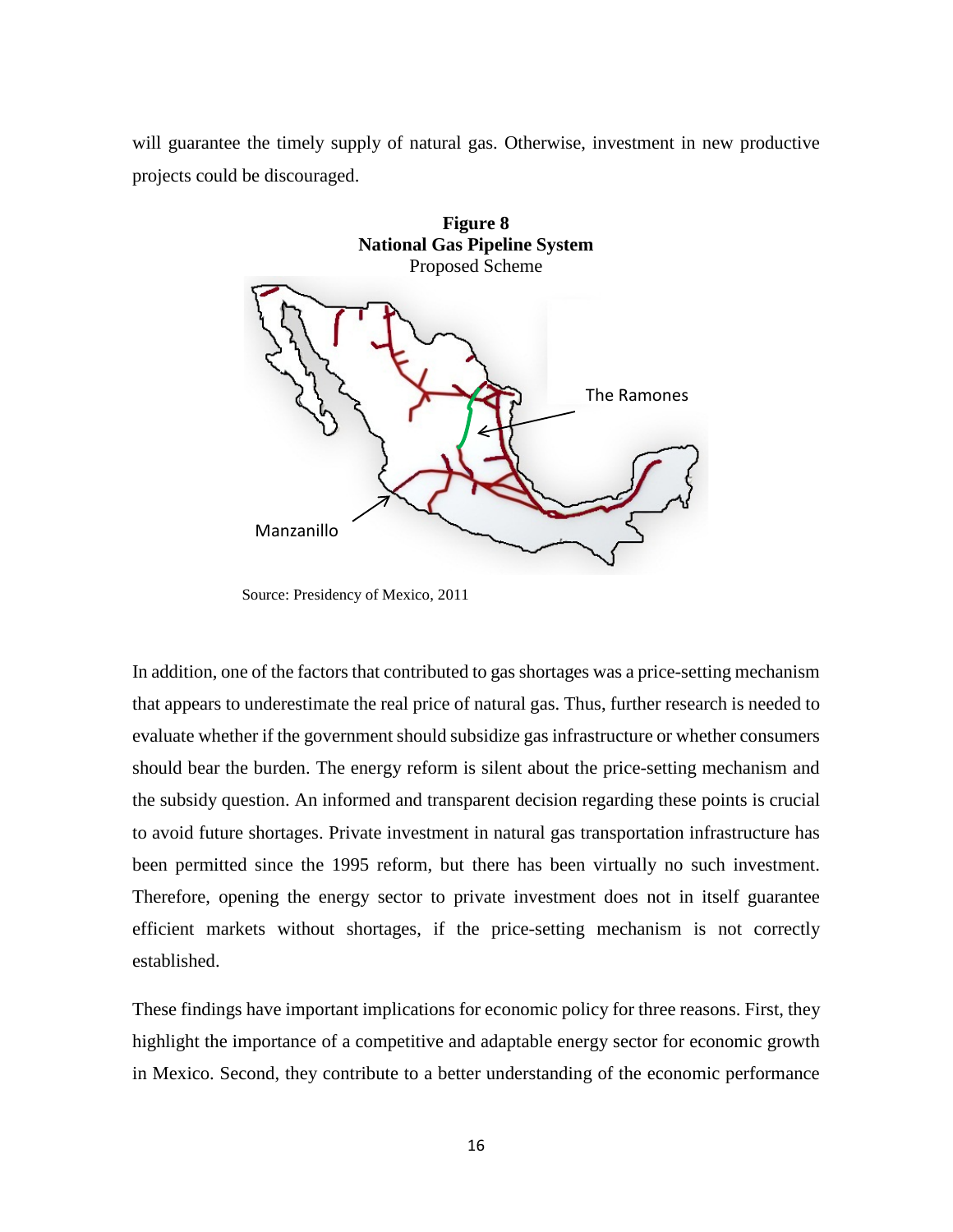of the Mexican economy in 2013. Third, they highlight the importance of the current energy reform and rise issues like the price-setting mechanism that could potentially hamper the development of industry.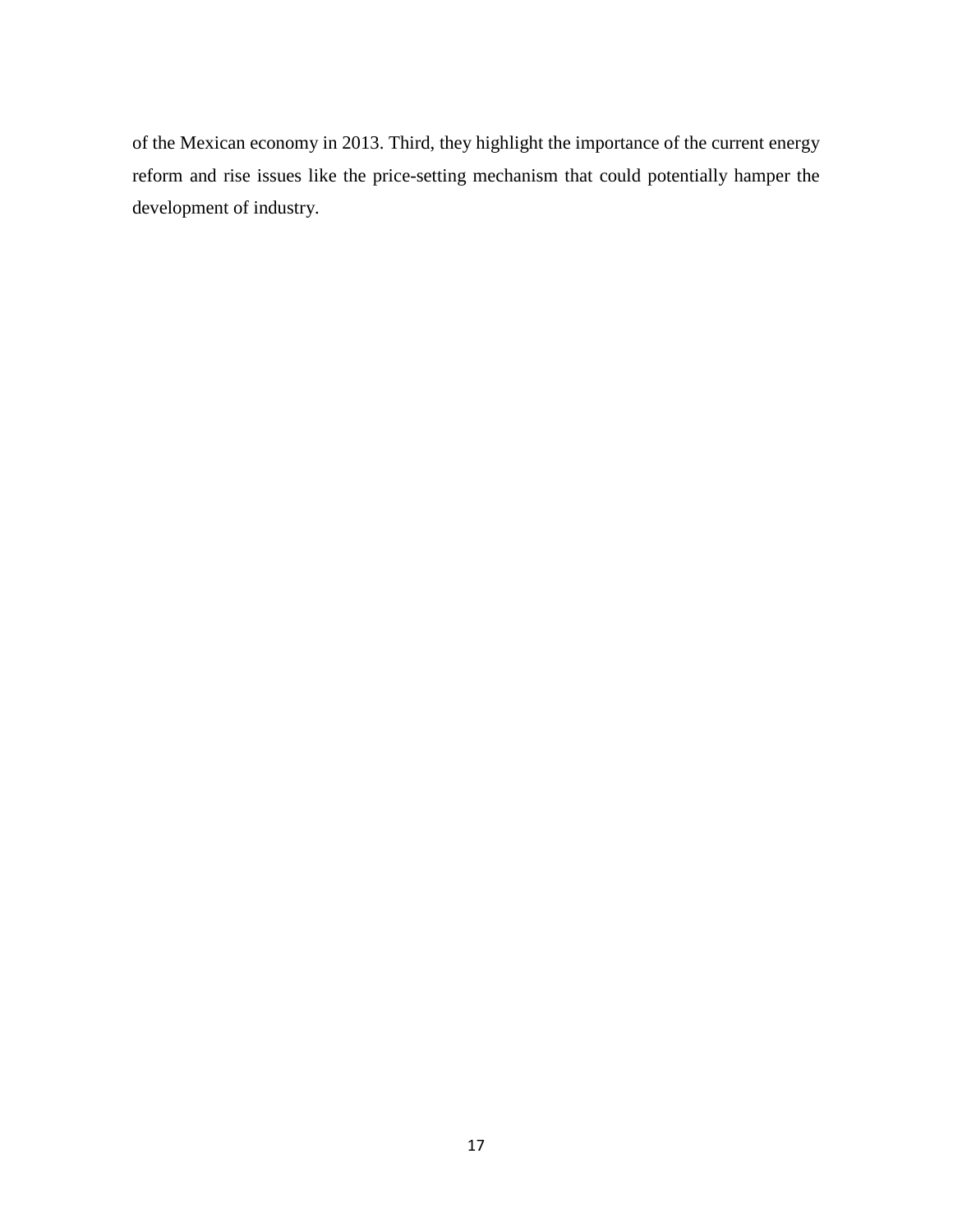#### **References**

Banco de Información Económica, Instituto Nacional de Estadística y Geografía (INEGI). http://www.inegi.org.mx/sistemas/bie/

Barril, D. and F. Navajas. (2015). "Natural Gas Supply Behavior under Interventionism: The Case of Argentina." The Quarterly Journal of the IAEE's Energy Economics Education *Foundation, Vol. 36, Num. 4, pp 23-39* 

Duan, N. (1983). "Smearing estimate: a nonparametric retransformation method." Journal of the American Statistical Association, Vol. 78, No. 383, pp. 605–610.

Egging, S. and A. Gabriel, (2006), "Examining Market Power in the European Natural Gas Market." *Energy Policy*, Vol. 34, No. 17, pp 2762-2778.

Frayer, J, Keane, S. and Ng J. (2013) Estimating the Value of Lost Load (VoLL) London Economics International LLC.

El Informador, (2013), "Desabasto de gas desalienta inversión, afirman industriales de El Salto", Available at: http://www.informador.com.mx/economia/2013/433195/6/desabastode-gas-desalienta-inversion-afirman-industriales-de-el-salto.htm

Latin American Consensus Forecast, April 2013.

Leahy, E., C. Devitt, S. Lyons and R.S.J. Tol, (2012), "The Cost of Natural Gas Shortages in Ireland", *Energy Policy* No. 46, pp. 153–169

Ley Reglamentaria del Artículo 27 Constitucional en el ramo del Petróleo. Texto vigente 28/11/2008.

MacAvoy, P. (1970), "The regulation-induced shortage of natural gas" Publisher Cambridge, Mass., M.I.T.

MacAvoy, P. and R. Pindyck, (1973), "Alternative Regulatory Policies for Dealing with the Natural Gas Shortage." Bell Journal of Economics and Management Science Vol. 4, No. 2, pp. 454-498.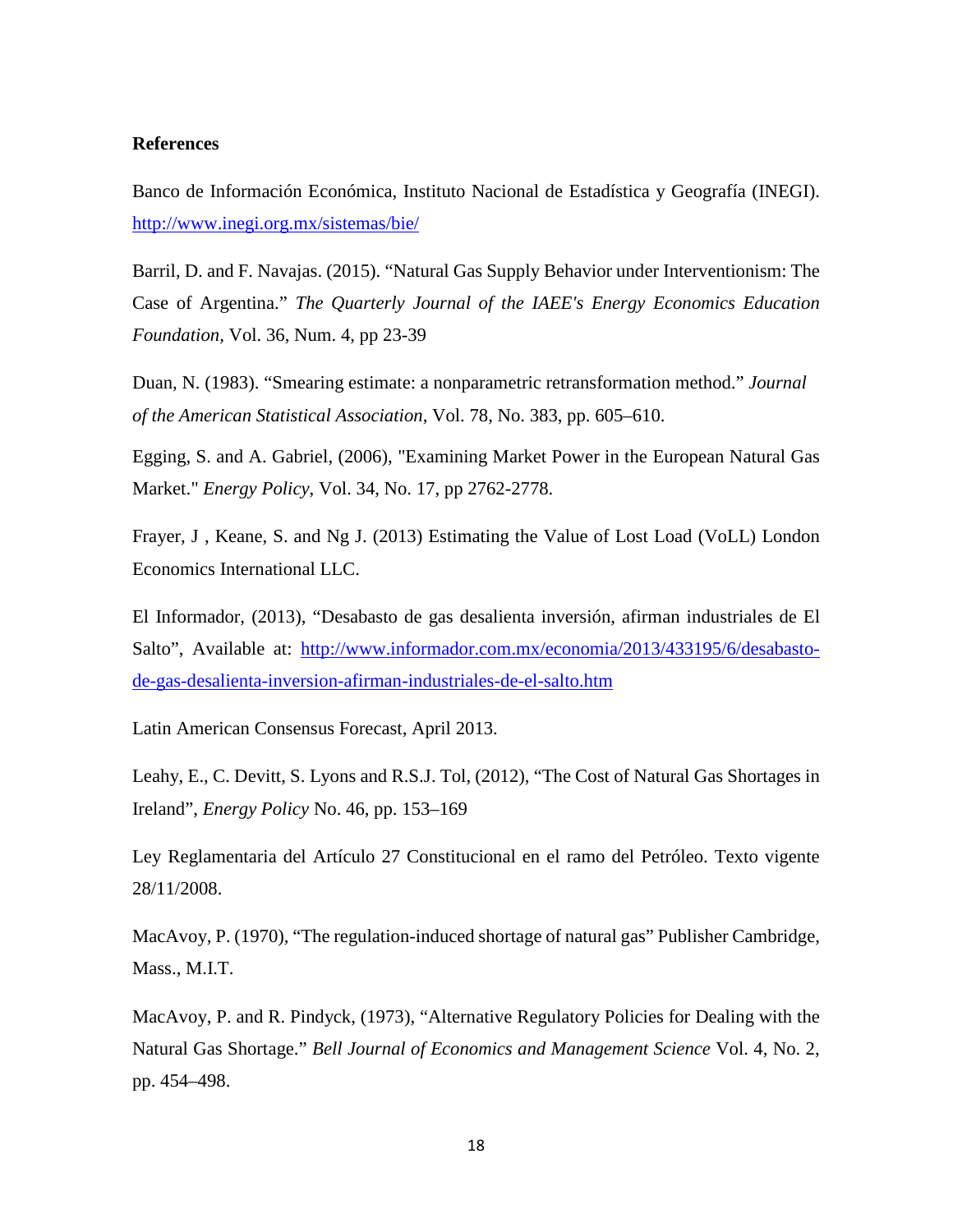The Manufacturing Institute, (2012), "Facts about Manufacturing".

National Commission of Hydrocarbons, (2012), Technical document 3, "Classification of the exploration and exploitation hydrocarbons projects".

Rogel-Salazar, J. and N. Sapsford, (2013), "Seasonal Effects in Natural Gas Prices and the Impact of the Economic Recession". Available at SSRN: http://ssrn.com/abstract=2198800.

Secretaría de Energía, (2012), "Prospectiva del Mercado de Gas Natural 2012-2026", México.

Secretaría de Energía, (2013), "Estrategia Nacional de Energía 2013-2027", México.

US Conference of Mayors, (2013), "Impact of the Manufacturing Renaissance from Energy Intensive Sectors".

US Energy Information Administration, (2010), "Short-Term Energy Outlook Supplement: Probabilities of Possible Future Prices" Available EIA: at http://www.eia.gov/naturalgas/reports.cfm?t=186.

World Economic Forum, (2012). "The Future of Manufacturing, Opportunities to drive economic growth".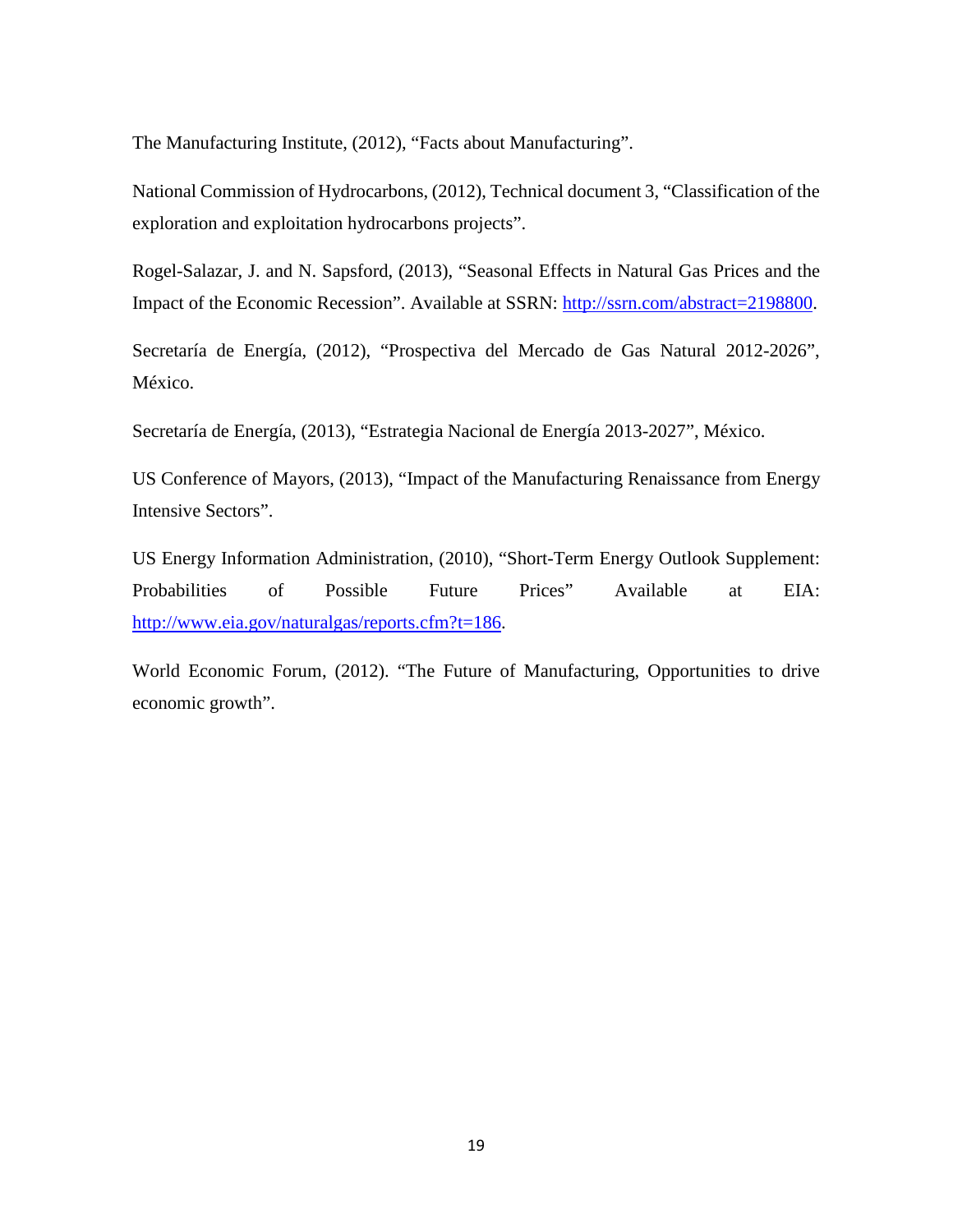# **Appendix**

## Sectoral model.

In order to estimate the manufacturing sector second round effects we used an error correction model that includes a system of eight equations corresponding to eight economic sectors: 1) Mining, 2) Manufacturing, 3) Construction, 4) Water and Electricity, 5) Commerce, 6) Transportation and Storage, 7) Finance and 8) Communal, Social and Personal Services. Agriculture sector is excluded from the model. The total Mexican GDP is the sum of the nine sectors. The main exogenous variables of the model are public investment, public consumption, interest rate (CETES), real exchange rate, from United Sates: industrial production and GDP.

We perform a set of standardized tests to verify the observance of the assumptions of the Least Squares regressions. All equations pass the coefficient stability test CUSUM (cumulative sum control chart), CUSUM of square. In order to check for heterocedasticity, all equations pass the Breusch-Godfrey Serial Correlation Lagrange Multiplier Test and pass the Arch Hetercedasticity Test (both tests with four lags). Finally, all regressions have normal error distribution.

The most important sectors in the model are Commerce and Manufacturing. These variables also appear in the right hand side of other equations. This allows us to estimate the second round effects off the manufacturing sector on the economy.

In order to estimate the elasticity of the GDP to changes in the manufacturing sector we apply an exogenous positive shock to the manufacturing sector in the base scenario and we look at the changes on the GDP respect to the base scenario.